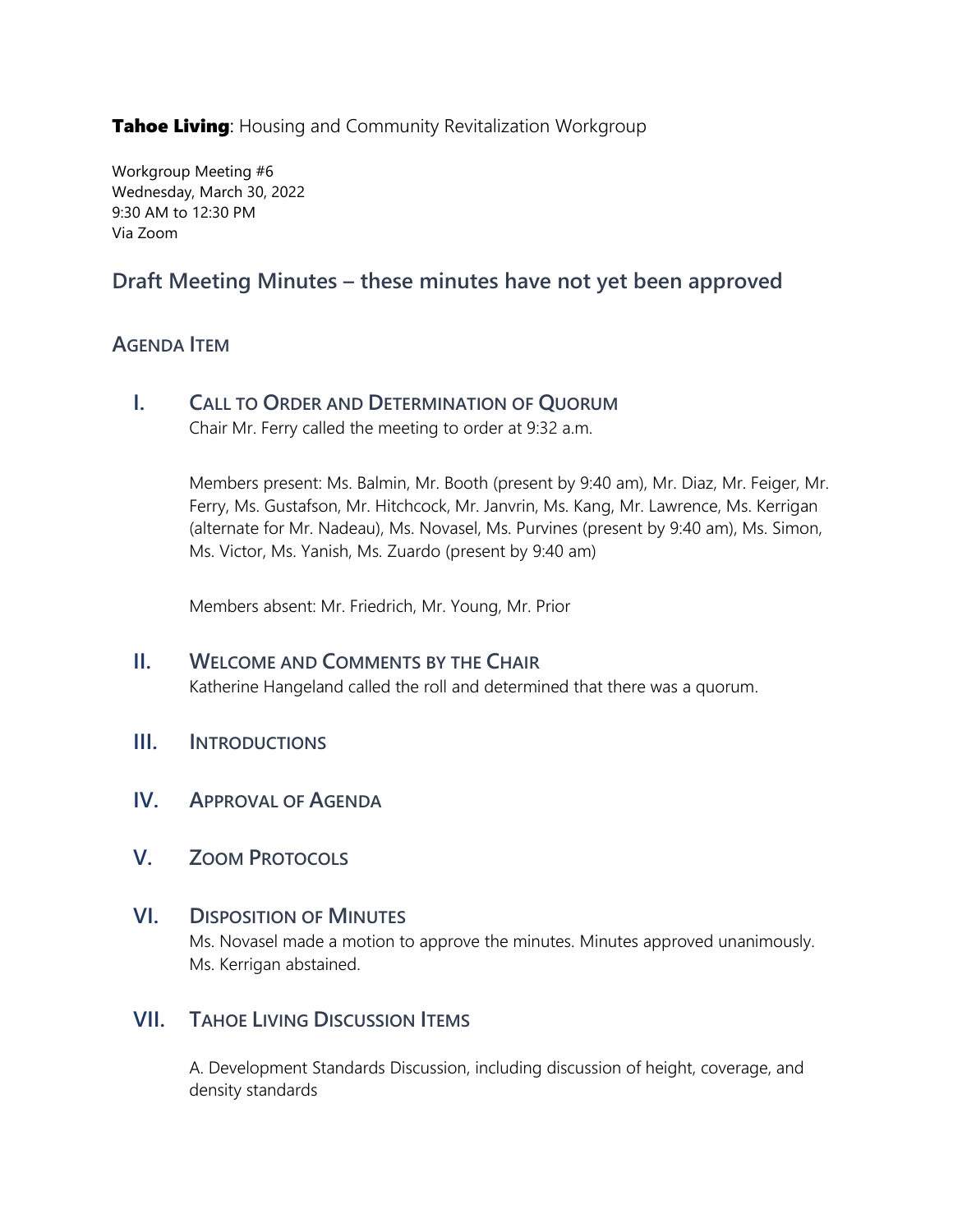Cascadia Partners presented the results of a pro-forma feasibility analysis for multifamily housing for three zones in the Tahoe Basin. The analysis showed the impact of development standards, return on investment, and sales price per unit for typical multifamily parcels in Kings Beach, Incline Village and the Ski Run area of the Tourist Core Area Plan under test scenarios with different development standards. Key development standards included in the analysis were coverage, height, density, parking, and setbacks.

Questions/Comments from the Working Group and the Public:

#### *Chase Janvrin*

Clarified that there was a typo in the minimum feasible sales price for the test scenario. Clarified that market feasible rents in Zone 2 for a 2-bedroom was almost \$6,000. Cascadia said that yes, the units would be very small, but you do see at least a small decrease in rents. Chase pointed out that even with these meaningful changes, we would still be creating housing priced well beyond the missing middle.

#### *Meea Kang*

Highlighted a couple of barriers that she has found through her work as an affordable housing developer in the Basin that were not identified in the analysis. Even though you have the allowable coverage, only 30 percent is allowed by-right, but you have to go out and source the remaining 40 percent and pay a fee to transfer it in. If TRPA is truly thinking about incentivizing missing middle or multifamily, then coverage has to be a by-right 70 percent, because the cost to transfer in is completely infeasible.

California state law says you can build up to 4 units, you don't need residential units of use or anything, and it's by-right. But here you have to get 4 residential units of use, but an individual can build up to 15 bedrooms and not have to get another unit of use.

Density is absolutely a barrier, so it needs to be addressed. But mechanically, we need to do some other scenarios. The cost of building parking on the ground level and residential above, absolutely increases the cost of housing. You have to have a fire separation between cars and residential. So, tuck-under parking adds significant cost. The absolute least expensive way to provide parking is to pull it out. So, are we looking at providing housing for people or housing for cars? Also, a 4-story building is an elevator building. Not sure if they factored in an elevator. That's another subsidy barrier and cost issue that needs to be folded in. Great to look at increasing by-right density and by-right coverage, and flexibility with the roofline. The highest height you can get is the top of the roof pitch. In Tahoe we like to see chalets, but in reality you can't fit units under that roof, you need to widen it up.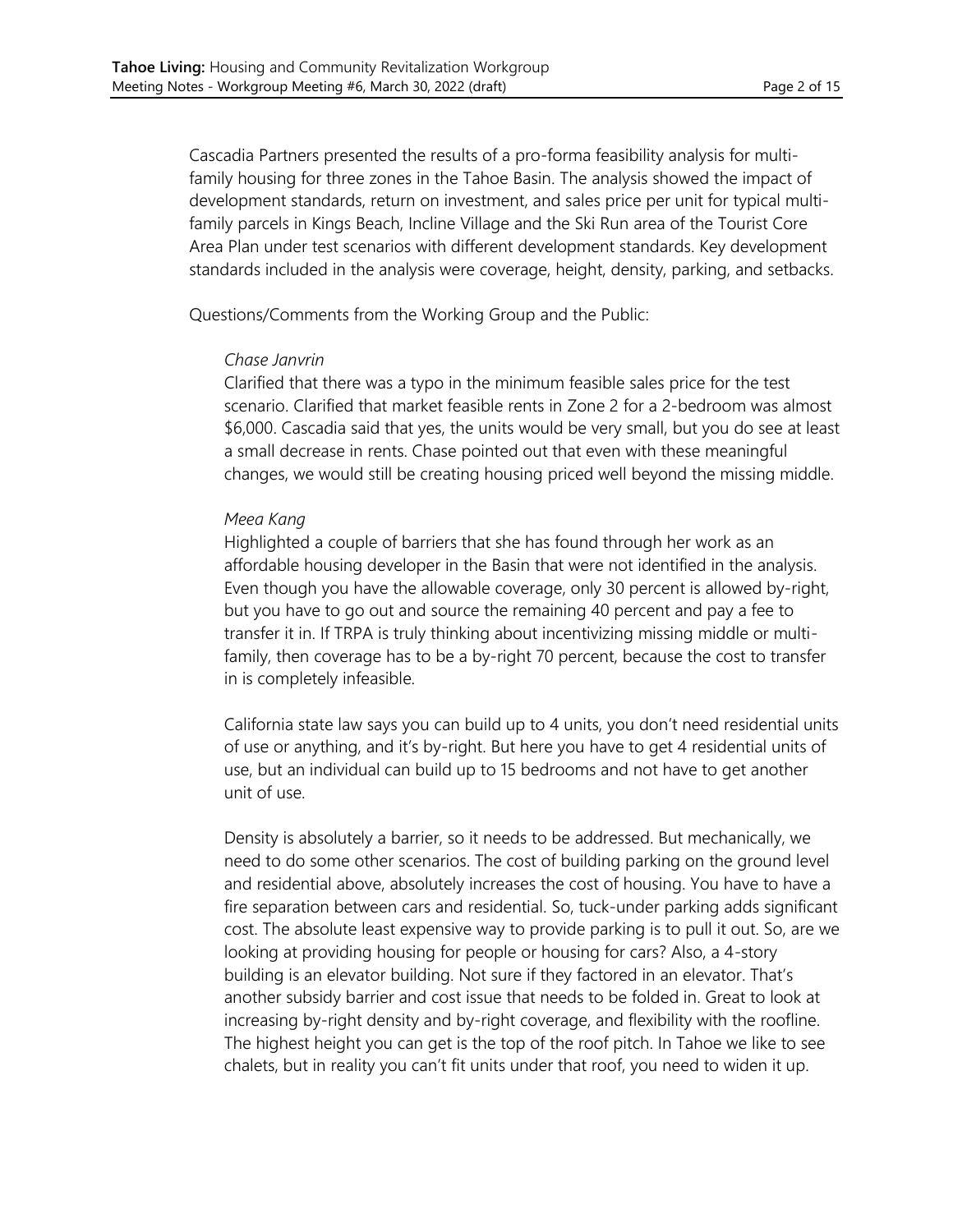#### *Jean Diaz*

Applauds TRPA for looking at these issues and trying to find alternative ways to make housing make sense. Gave Riverside project as an example that highlights the issues that Julia brought up. Riverside is three adjacent lots for housing. On the surface it seems like a great opportunity, but because the lots are bounded by three public streets, the setbacks made multi-family infeasible. They spent a lot of time trying to figure out how to maximize the number of units. But they were stuck with providing just three single-family homes, because the setbacks really prevented their ability to add more units. That's an example of trying to find ways to be more flexible. Was it absolutely necessary to have these exact setbacks in that situation?

#### *Gavin Feiger*

Question: the proposal is to give these incentives to deed-restricted units in the Bonus Unit Boundary. Did the return on investment take deed-restriction into account? Julia answered: Scenario 1 and 2 did not assume deed-restriction. The only deed-restricted scenario is Scenario 3.

Gavin: If we weren't trying to build homes for people and cars, a lot of these issues wouldn't be issues. We're looking at the same square footage for cars as for people, and that doesn't seem to be one of our goals.

#### *Kim Carr*

On the California side, the California Tahoe Conservancy has provided dollars to the local jurisdictions to install erosion control projects and stormwater runoff, and Nevada has a similar program, and the local jurisdictions are on the hook to meet the TMDL standards. We all know that Tahoe was formed with cabins and no stormwater runoff. It's not like modern developments where there's curb and gutter and ways to capture the runoff. So we've been playing catchup for a long time. The 30 percent coverage rules came in around that older development scenario. And years later, we now have many of these systems in place that capture the runoff. Do we still need to be held to the 30 percent coverage rule, when so many neighborhoods in the basin have stormwater treatment? An analysis on that could help support loosening up the 30 percent rule.

#### *Natalie Yanish*

Looking at area-wide treatments by community rather than on a parcel-by-parcel basis makes so much more sense. We want a lot of redevelopment to happen, but the conversation has been about redevelopment on raw land. Can the conversation be about redevelopment, taking down some of these older structures that are harmful. How can that be incorporated?

#### *Sharon Kerrigan*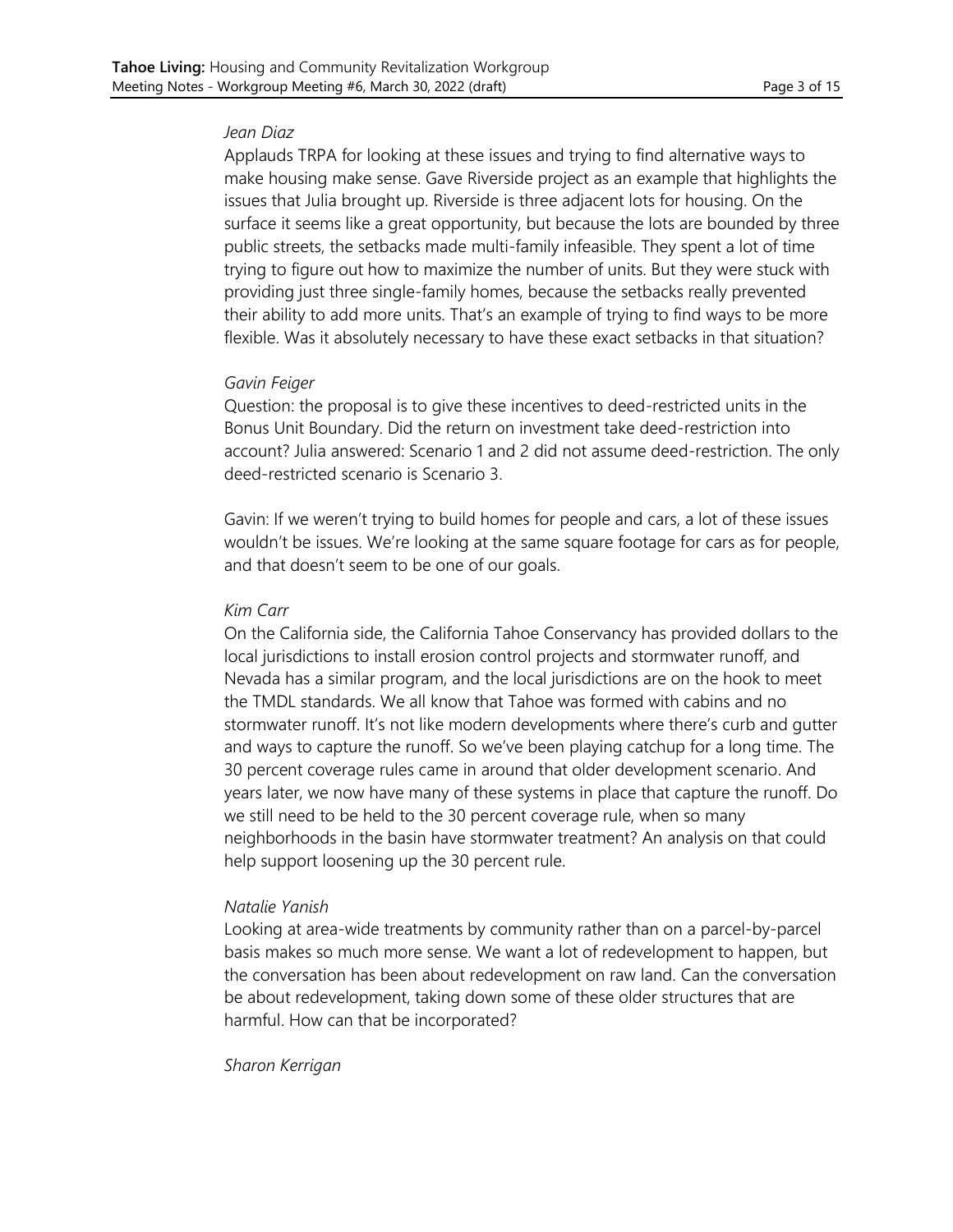If you think about techniques for smart growth, it might be that density could be based upon certain town centers and areas, where TRPA and local governments decide to look at increasing density. Ways to have more infill development, or increased density. Don't look at raw land all the time, so we preserve our open space, green space.

Alyssa Bettinger presented TRPA's recommended changes related to height, coverage, and density. The proposal included the following recommendations:

1. Density. Allow a minimum of three deed-restricted units per parcel for parcels zoned for multi-family development, regardless of the allowable density.

2. Coverage. Allow up to 70 percent of a parcel to be covered for deed-restricted multifamily development and ADUs. All additional coverage impacts must be mitigated, through onsite BMPs or regional stormwater treatment, and transferring coverage, excess coverage mitigation fees, or alternative mitigation options.

3. Height: Update or remove roof pitch standards to reflect modern designs and energy efficiency needs. Change height limits to measure height as the vertical distance from the highest point of the structure to the average of the highest and lowest points where the exterior walls touch the natural grade. Change height limits in Town Centers from four stories "and" 56 feet to four stories "or" 56 feet.

4. Pilot projects: Consider pilot programs for allowing higher density, height, and coverage and reduced parking in targeted areas.

Questions/Comments from the Working Group:

#### *Meea Kang*

The Chipmunk project in Kings Beach that we showed was 30 units to the acre. That density worked on most of their Kings Beach sites. We now talk about form-based code, around height, allowing property owners and developers to be creative about how you fit units in an envelope is really helpful. An artificial cap is just that, a cap. There are a lot of motel units used as permanent housing in Kings Beach. In some cases those motels are up to 90 units per acre, because you have really small units that five people were living in. Would really encourage TRPA – if you are ok with additional height, maybe be a little more flexible on density and don't cap it just because that's comfortable. Ok with the minimum three units.

On SEZs, on many of their sites they are finding these little strips of SEZ that were mapped back in 1986, back when the urban core was really different than it was today. Some of these don't even seem to function as SEZ anymore. When you have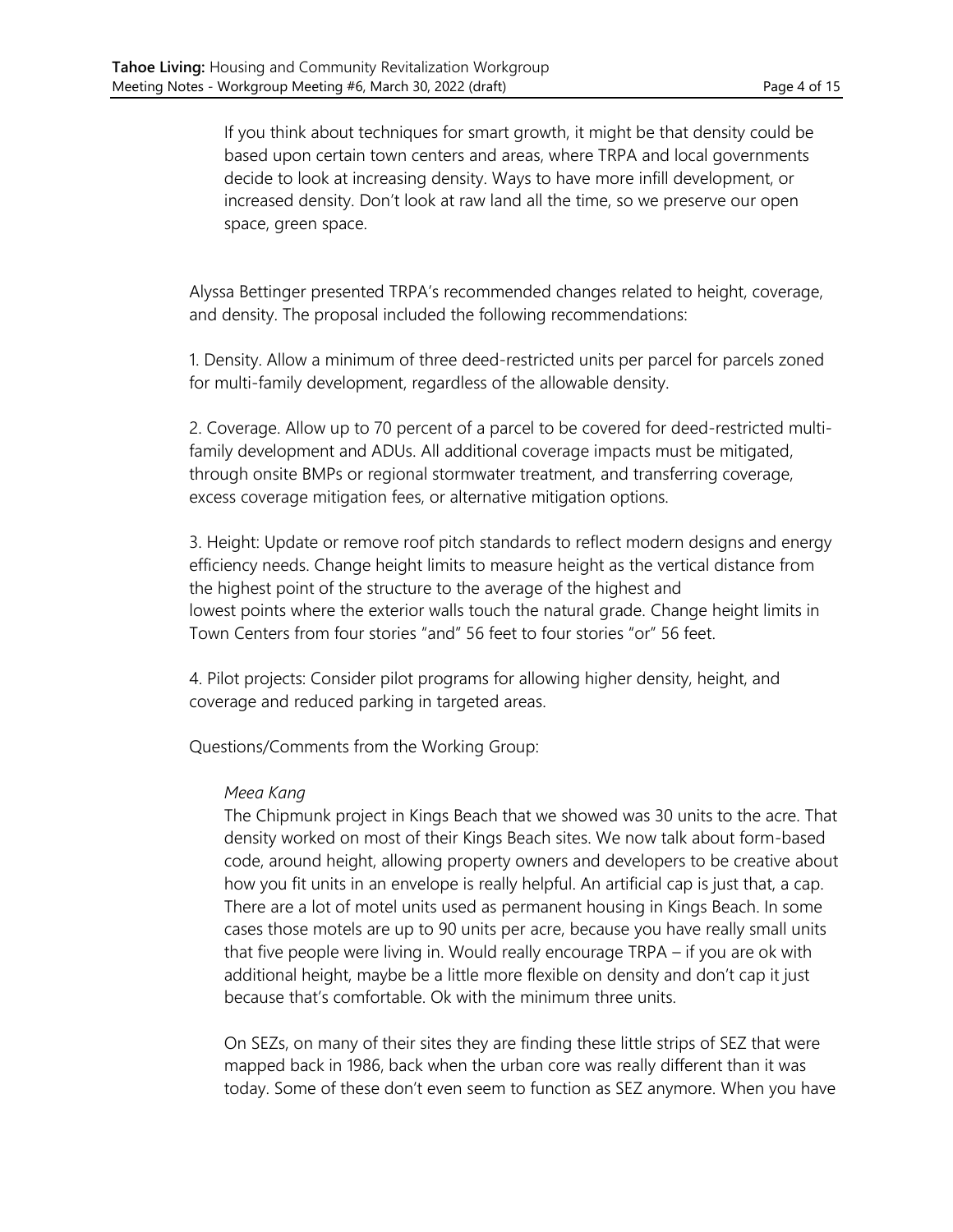SEZs on multi-family zoned land, maybe there's a little creativity around allowing developers to do 100 percent BMPs, otherwise it really takes a lot of sites out of commission. As far as coverage mitigations – one of the most straightforward ways for developers is just assume 100 percent BMPs. Developers are already assuming this. In her opinion that would be a great way to mitigate the coverage issues.

In the TRPA code, you have 30 percent by-right coverage, which is why you have 90 percent single-family homes. You can make 30 percent work great for single-family, but as Julia's presentation shows, that really doesn't work for multi-family. So make the change that allow up to 70 percent by-right for multi-family. For developers, identifying where you're going to transfer the extra coverage from is a big challenge.

Height: another way to look at it is finish floor. So, when we look at modular, what we've got is really long buildings that is on land that's just undulating. As long as you're not in a view corridor, allow developers to do what's done outside the basin. You measure from wherever you grade to the height. We have to shrink the floor to ceiling height, and at some times we're at 7 feet because we have to squeeze everything in. We have to compromise interior spaces because we're held to these arbitrary standards. Even five inches makes a huge difference. When we're building modular, we aren't building regular stick construction, you have double-structures. If you're building modular, you're going to have a taller building because of the way it has to be built. And when you have to think about ductwork, then you have to lower the ceiling. When you have multi-family, you are putting a lot of things into the stack. TRPA heights require development to shrink, but we need it to grow for mechanical, structural needs.

#### *Jim Lawrence*

In all of these options we are talking about deed-restricted units. What is the thought there? Want to make sure the work we're doing is also for the missing middle. Would it be deed-restricted for a certain income group? Alyssa answered: changes could be significant, and we're trying to keep the impact insignificant, so that's why we've limited it to deed-restricted.

Density: allowing three multi-family makes sense. Agree we should look outside Town Centers, we should, since a lot are outside of town centers.

Heights: likes both of the proposals, including average grade and roof pitches. We've been re-evaluating roof pitches lately with City of South Lake Tahoe and these larger buildings. You just really can't do it with the steep roof pitch.

Coverage: That's going to be tough. I get that coverage is a limitation, also very sensitive to the environmental document behind the Regional Plan. No idea what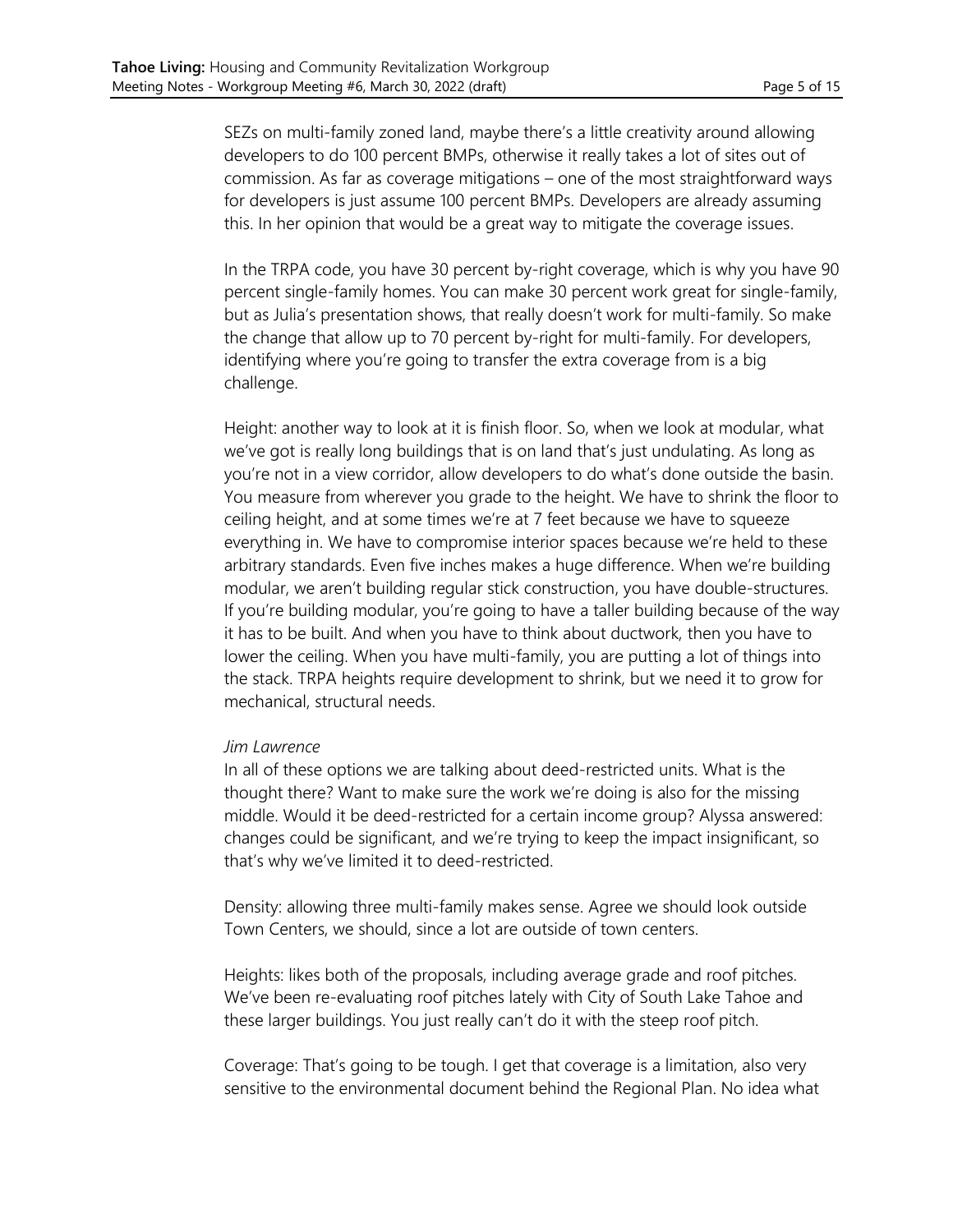the cost would be, but I like the idea of re-evaluating by hydrologic basin unit. Maybe it's where we want affordable housing. Looking at it more larger scale than by an individual lot. Maybe holistically, those lots in those areas are well below the coverage limitations. But individually, we have trouble building. When you transfer, you have to go from more sensitive to least sensitive. Maybe 1 sf of SEZ equals 5 sf of Class 4. As a way to better incentivize SEZ restoration, then moving it to higher capability. But not on that 1:1 ratio. Probably won't help a lot but might help some. Kim mentioned the state grant programs for stormwater. Particularly in Incline Village, if properties weren't BMP'd, there wasn't enough land area to capture runoff. There was barely enough to treat the road water runoff. We have to be very careful there. Perhaps looking at zones, giving credit to those zones that have a stormwater system, or for neighborhoods that have 100 percent BMPs. There should be a way to give credit. Maybe the coverage standards could be increased. It's going to be really difficult if we don't have neighborhood BMPs in place or 100 percent stormwater treatment.

#### *John Hitchcock*

Triplex option – will the TRPA code amendment override the Plan Area Statements and Area Plans, or will this take a code amendment? John Marshall: we need to figure out the most efficient way to make the change.

Mitigation measure for the BMPs. Support doing the 100 percent BMPs on the site itself. Has TRPA mapped the stormwater projects that have been implemented by local jurisdictions? Because those stormwater projects have been designed to treat roadwater runoff, and not the runoff from private development. If the requirement is that local jurisdictions are going to treat that runoff, all those stormwater systems would have to be redesigned. City does have a system in place to provide coverage for projects. Has TRPA had conversations with the CTC – and would CTC be interested in providing coverage for multi-family.

#### *Chase Janvrin*

Sounds like this proposal would be based on the federal definition of affordable, why not base it on TRPA's definition of achievable.

#### *Jean Diaz*

As a non-profit developer of workforce housing, we support efforts to be more flexible, as to how it can be developed but still meet standards. So, with form-based standards, we want to look at what's the purpose of this standard. If we're mitigating what the coverage was intended to deal with, there should be some relaxation of coverage. What's the purpose of that standards and are there alternatives that can meet that.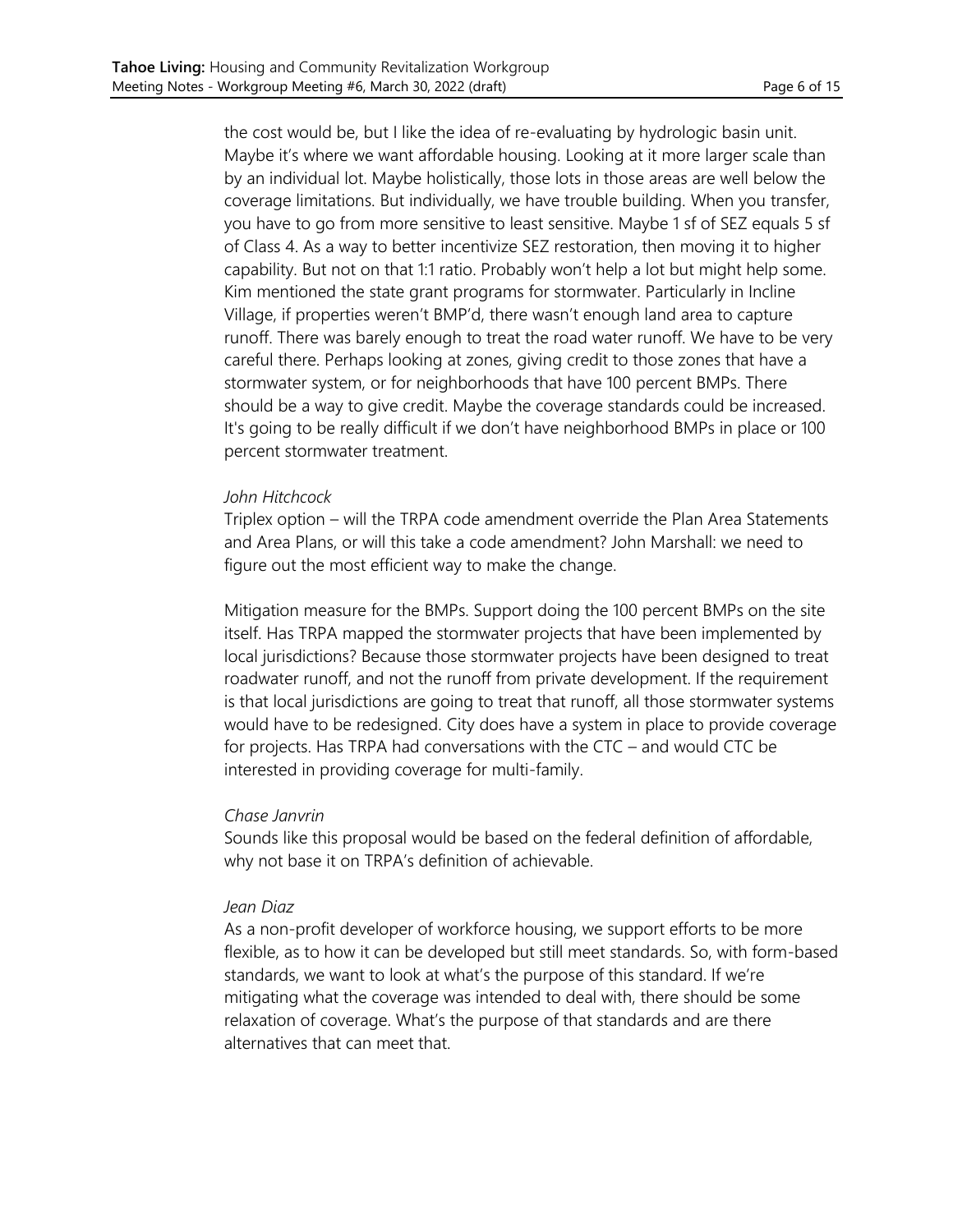SJCLT's mission is primarily focused on 80-120% of area median income for ownership housing. If we are really relaxing the standards, maybe it makes sense to limit it to moderate, and maybe for some it goes up to achievable. But mainly we need to be careful about deed-restriction language for for-sale housing. The language in that deed-restriction needs to carefully consider different considerations for ownership versus rental.

#### *Shawna Purvines*

Support the direction this is all going. Love the idea about being more flexible for multi-family. When talking about duplexes and triplexes, Placer has some questions about how that applies on single-family, and whether we're going to be able to look at that as we try to meet our state objectives for duplexes and triplexes for single-family zones.

#### *Gavin Feiger*

League doesn't have a problem with the height or density proposals. Coverage is tricky, but as long as the mitigation is done and we can demonstrate that scientifically with data, no problem. Starting with deed-restricted units in the Bonus Unit Boundary is a really good idea. Could benefit from starting out with pilot projects and bonus unit boundary. Again, parking is identified as a major barrier and it's not on the list. Coverage was identified as a long-term approach, but we're tackling it now, so I hope that parking would come up sooner rather than later.

#### *Natalie Yanish*

Allowing the minimum of three units should be applicable whether it's for a deedrestricted unit or not. A big problem that we suffer from here is that we don't have enough housing in general, whether it's for affordable or achievable. If we're limiting the impact of what these policies are going to do, we're just doing a little bit, we're not doing as much as we possibly could be. By incentivizing people to build more units on a property, even a non-deed-restricted triplex, that will become housing. In a perfect world, we shouldn't have to deal with deed-restrictions. A lot of these would be built by mid-size investors. Putting a deed-restriction on a property is a non-starter for 90 percent of these units. Deed-restrictions make it a non-starter for lots of people.

#### *Meea Kang*

Loves the idea of a coverage bank. As a developer, if you have to identify where all this coverage is coming from. Having a source, where it's clear – this is how much I need, this is how much you're going to get. It's frustrating because it's such a barrier. Whatever you end up doing – if you do require people to transfer the coverage. It has to be absolutely reduced or free, and it has to all be available upfront. For the average person, you see 70 percent and you have no idea you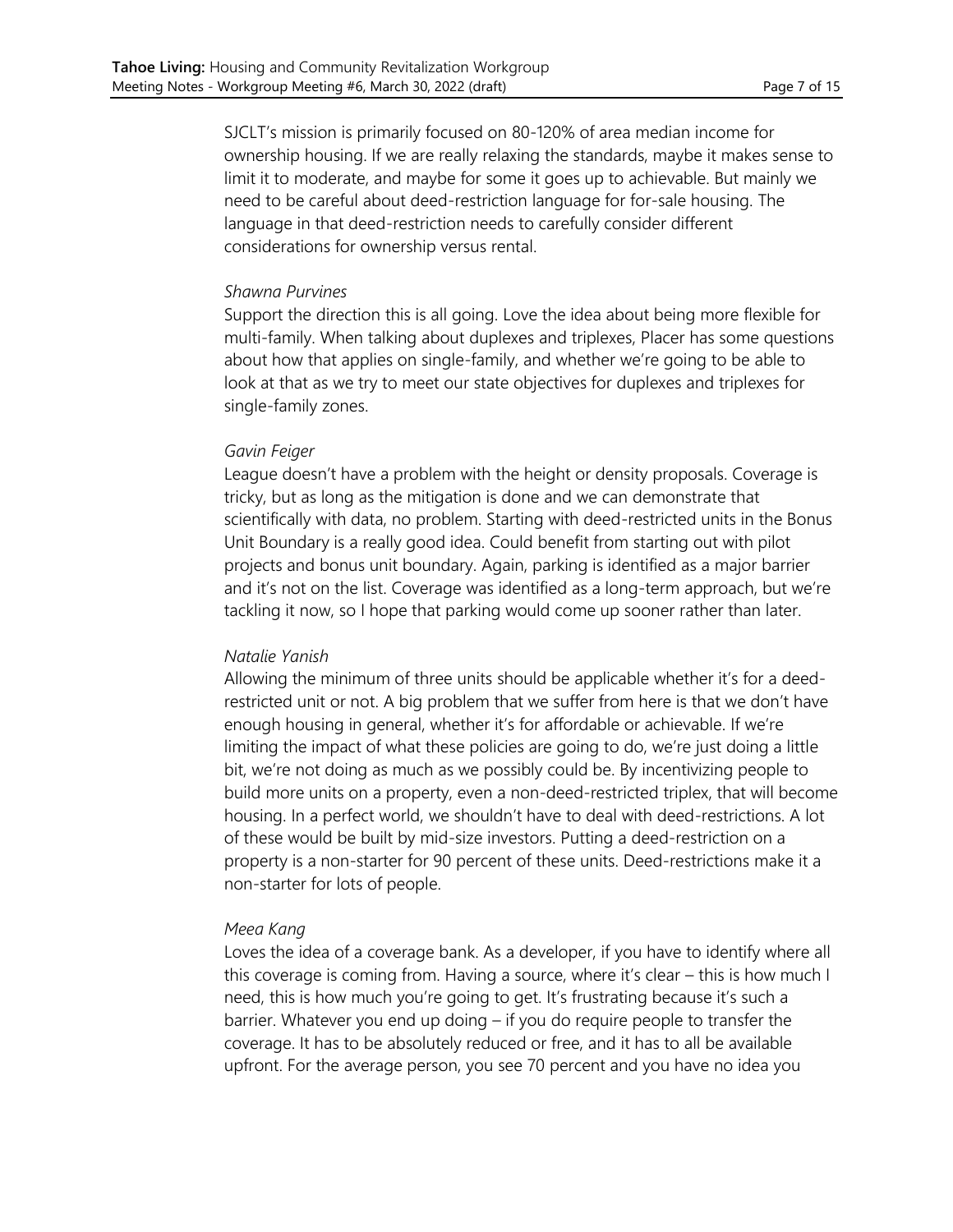have to transfer it in. Maybe test not having to transfer it in, through a pilot. There's a reason why we're not building multi-family in Tahoe.

Is it possible to do by-right or up to 70 percent or would that require a full EIS? John Marshall: depends on the number of parcels. We've tried to limit it to deedrestricted up to achievable. That might be a more manageable environmental analysis to accomplish. In the basin we call what Meea is calling "by-right" "base allowable." Meea: there are not that many parcels that are zoned multi-family. It would be incredibly helpful to make the base allowable up to 70 percent.

#### *Jim Lawrence*

We talk about coverage pools. We have a land bank on the Nevada side. For the land banks – there is a cost to this. Someone has to subsidize this. Someone has to go out and find a willing seller who wants their coverage restored. It's not free. Where's that money going to go to to the cities or the states to get that money to do the restoration work and put it into the bank. Perhaps there's an ability to move away from parcel to parcel. Maybe it's possible to get up to 70 percent, if within that neighborhood or geographic area, we have other parcels that are way below their base allowable and are never going to go to their base allowable, and at a hydrologic zone basis it all comes out in the wash. Don't want to lose sight of the groundwater recharge. It's not enough to cover something 100 percent, put BMPs on there and then put it into a storm drain system. You're having environmental harm because you have no groundwater recharge, and that impacts [couldn't hear], impacts wildlife, it impacts the environmental system.

#### *Emily Setzer*

Appreciated Natalie's comment to open this up to more than just the deedrestricted units. For multi-family, we're talking about rentals. It's important to open this up to developers who want flexibility. We need to think about the conversion of this from rentals to condos. Anything for sale, we need to protect for the local worker provisions. That's why I fully support the expansion of that achievable definition. Being proposed to under 120% AMI, or the local worker with no specific income.

#### Public Comment:

#### *Kathie Julian*

In Incline. On deed-restrictions. From what she understands from people in her community, the deed-restrictions aren't really enforced. If they aren't enforced, it seems a bit toothless. In Nevada, we don't have any restrictions on ADUs for shortterm rentals. If there are ADUs out there, they will be used for short-term rentals, and any kind of effort to build more housing here, unless state law or county regulations are changed, will simply feed into the short-term rental issue here.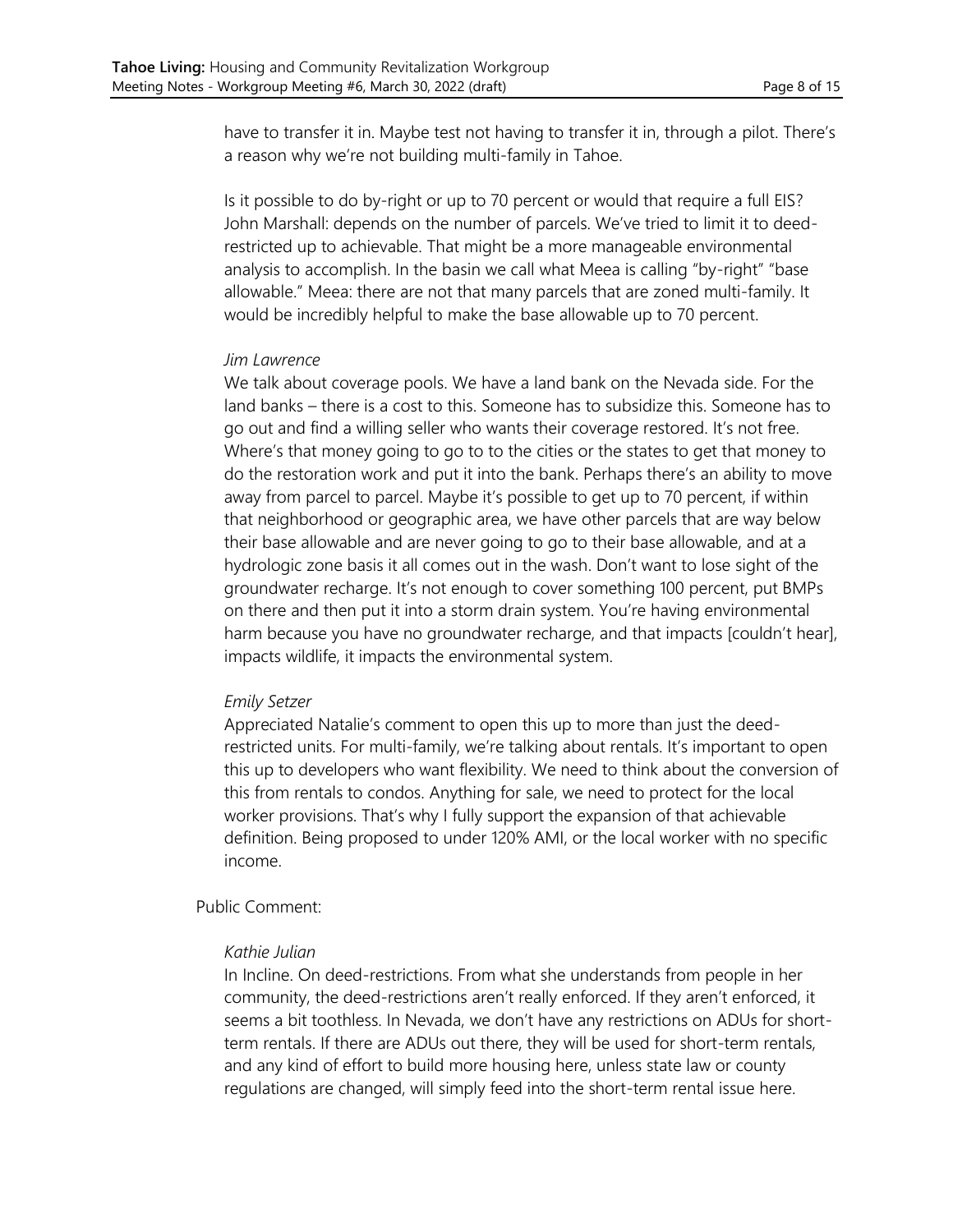There's mention of general improvement districts. So, would the case be that IVGID would be called up on to expand their wastewater treatment districts to accommodate higher density? Who would pay for that. It would be unfortunate if the overall citizenry of IVGID would end up subsidizing the development of certain properties.

How well are BMPs enforced? And is this a particular problem in Nevada? There is a difference on how the enforcement was done. I do not think that the average workforce person here could possibly pay for a rental at \$5,000 or \$4,000. And I'm wondering – where does the concept of apartment complexes fit into this discussion? Because in Incline Village, our workforce needs apartments.

Alyssa Bettinger: deed-restrictions put in place after 2018 have an enforcement mechanism built in. Area-wide treatment systems are typically paid for through grants, and depending on the area, the parcels that are using the area-wide treatments would help fund those. When someone comes in to do a project, they are required to put BMPs in, and once project is complete, we follow up to see if BMPs have been done. In Scenario 3, Cascadia looked at a larger apartment building. So we're looking at that scenario, and looking at possible changes that could address the challenges there.

#### *Jean Diaz*

Enforcement of deed-restriction is an important aspect, particularly for ownership housing. The Community Land Trust model structure adds another element of protection to ensure that those homes remain permanently affordable. Some places require deed-restricted units to be placed in the CLT portfolio.

#### *Patrick Taylor*

Time is money on these developments. Has there been any thoughts in regards to the MOUs, and the bonus units? Instead of them having to do the dual agency processing as they go through the approval process? Karen Fink: Permitting streamlining is part of a later phase of the Working Group action items.

In regards to heights, we are frequently running into problems with the heights. When you're talking about the tree canopy perspective, that seems like a good route. Sometimes you're talking about only an additional three or five feet. We're big believers in having garages. Living here, with the snow, without having covered parking, with these big winters, is horrible. This also takes care of the coverage. The cost of building coverage under the building is pretty insignificant. That cost, in comparison to the coverage use, really offsets itself. So we really need to look at those height calculations carefully.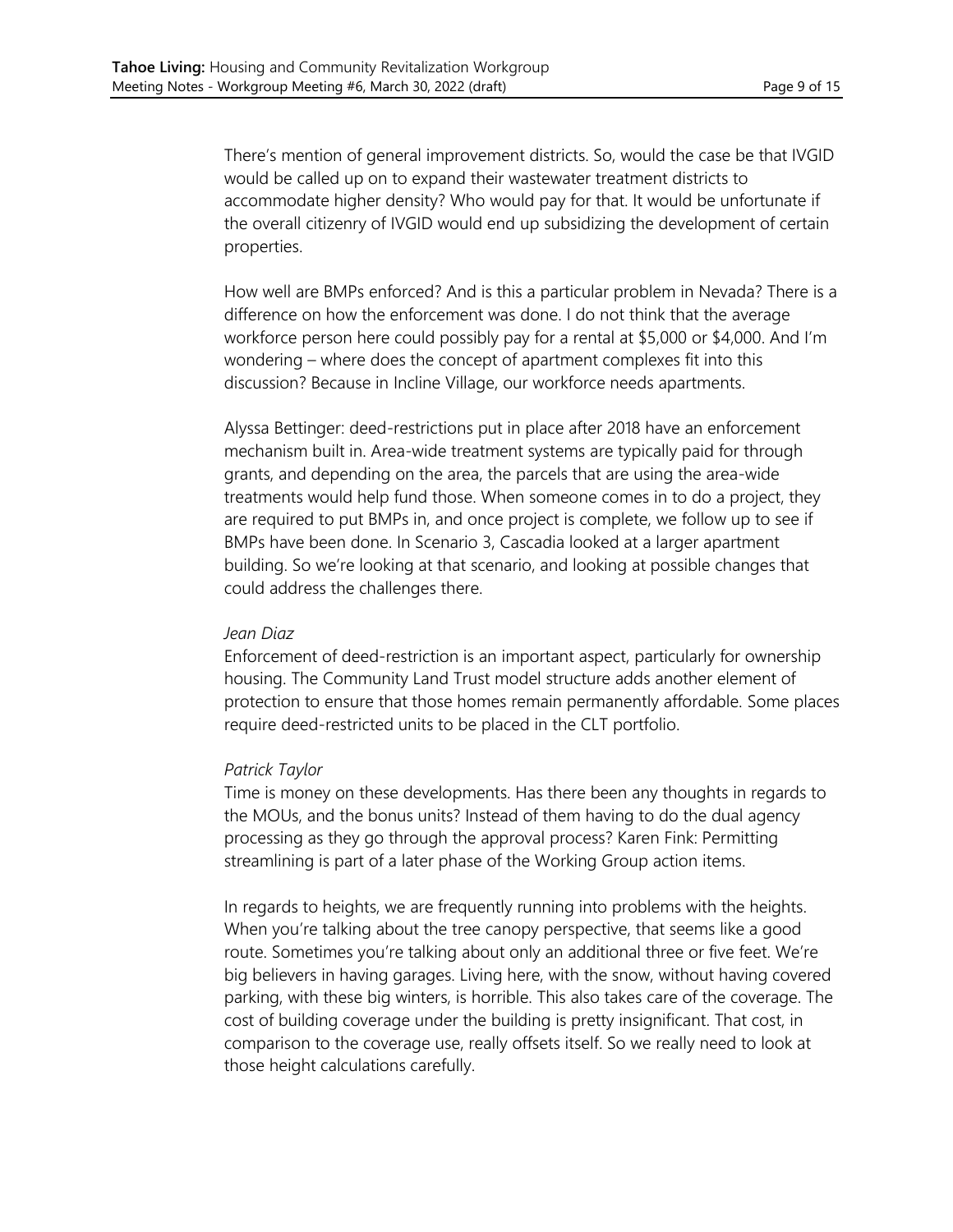#### *Kim Carr*

Thrilled to hear regional stormwater systems, and as Jim mentioned, moving away from parcel to parcel. It's so challenging to try to enforce BMPs, especially on residential properties. There's been a large public investment in the stormwater system. Some of those designs, as John Hitchcock mentioned, they are built with roadway runoff in mind only, and 100 percent treatment of private parcels. So that would be a problem. One area to look at is Stateline, on the California side. Three to four hotels were purchased. There are very large basins there. They don't reach full capacity. Crescent V was actually paying the city to drain their water into a citymanaged basin. There is a precedent for regional systems treating private lands. Maybe try it out in certain areas first.

#### *Justin Broglio*

While the density proposals would help significantly on their lands, especially something like duplexes and triplexes, and getting something like Hopkins Village. Wondering where the rezoning stands, particularly on parcels outside of Town Centers. They have some parcels that aren't zoned for residential. For the districtowned parcels like theirs, that are on the borders, the rezoning would allow for multi-family. That would allow them to be creative. Just bringing that up as part of the longer-term component of density.

#### *Brandi Brown*

Would we also be able to do other housing types, such as tiny homes? Is there the possibility of putting multiple tiny home units on one parcel under this proposal? Karen Fink: if the moveable tiny home ordinance gets approved, then yes.

#### *Rebecca Bryson*

Supports the density and height proposal, and in fact would like to eliminate singlefamily zoning. Seems like it should be applicable to achievable, and possibly beyond that. But coverage should initially be limited to affordable. But parking keeps coming up and would like some creative ideas on that. Not only do you need parking for the spaces, you need coverage to drive up to the spots.

Final Working Group comments:

#### *Sue Novasel*

Great information. Anywhere we can incentivize and get more projects in the dirt, the better. Input is very much appreciated and let's move forward.

## **VIII. REPORTS**

A. City of South Lake Tahoe Report on movable tiny homes ordinance and development rights disposition program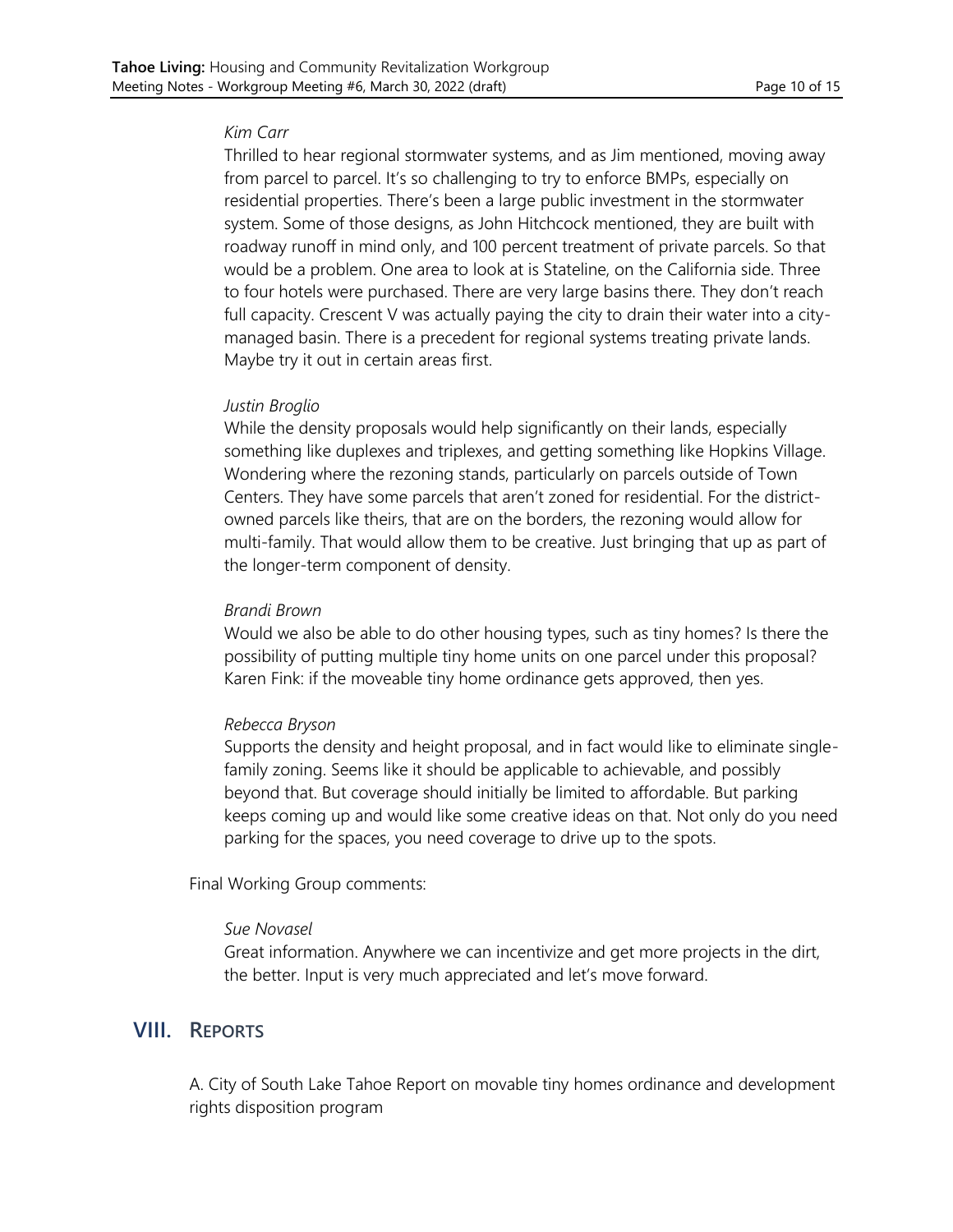John Hitchcock reported out on new programs to incentive not just new housing but redevelopment in general. City passed an ordinance related to disposition of development rights. Requires the City to do an appraisal every year. They sell the development rights and give them away for free for deed-restricted housing. Also if it's a mixed-use project located in an identified town center, and restricted to tenants who work a minimum of 30 hours per week in the City. Other projects are required to pay the adopted price, which is one-third of the market-rate price. As of today they've sold commercial floor area that's been used to develop a multi-family project in the Tahoe Valley Area plan. They are going to take it back to the Council to make sure it's still aligned with their goals. Any monies generated through this program are then put back toward the workforce housing fund.

City adopted Moveable Tiny Home ordinance which goes into effect April 1. Allows Park Model RV's as single-family and multi-family development. Has to comply with local standards and district standards, including siding. Must be on a pad, must meet snow loads. Cannot be used as a vacation rental.

Working Group Comments:

#### *Jean Diaz*

Saint Joseph benefited from the development rights from the pool for their ownership homes, and they applaud the City for developing this program.

#### *Meea Kang*

Applauds the City of South Lake Tahoe for their leadership in housing, blazing a great trail. Clarified that the homes on wheels can be used for multi-family also? John Hitchcock: yes, with planning commission approval. Meea: One of the things around tiny homes on wheels, is it's considered a recreational vehicle, so want to appeal to TRPA when thinking about this, that it's different than a home on a foundation, so possibly these could be thought about differently. This is a product that could be delivered in rapid time and could deliver units that are compatible with the existing neighborhood rapidly. These are small units, so implore TRPA to consider that maybe these don't need a full bonus unit. If you have a small unit that might not even use up all the coverage, creating a whole unit for this seems arcane. As long as you can build to site constraints, it shouldn't have to require a full new unit of use. Hope that these don't stand in the same way as a standard building on a foundation. If you've met the housing and you don't need it, then you can pull these units away. Hoping TRPA would be creative in how we look at these. Larger businesses might have a ton of surface parking for which tiny homes could be a part of the solution.

B. Achievable Definition and Moveable Tiny Home Update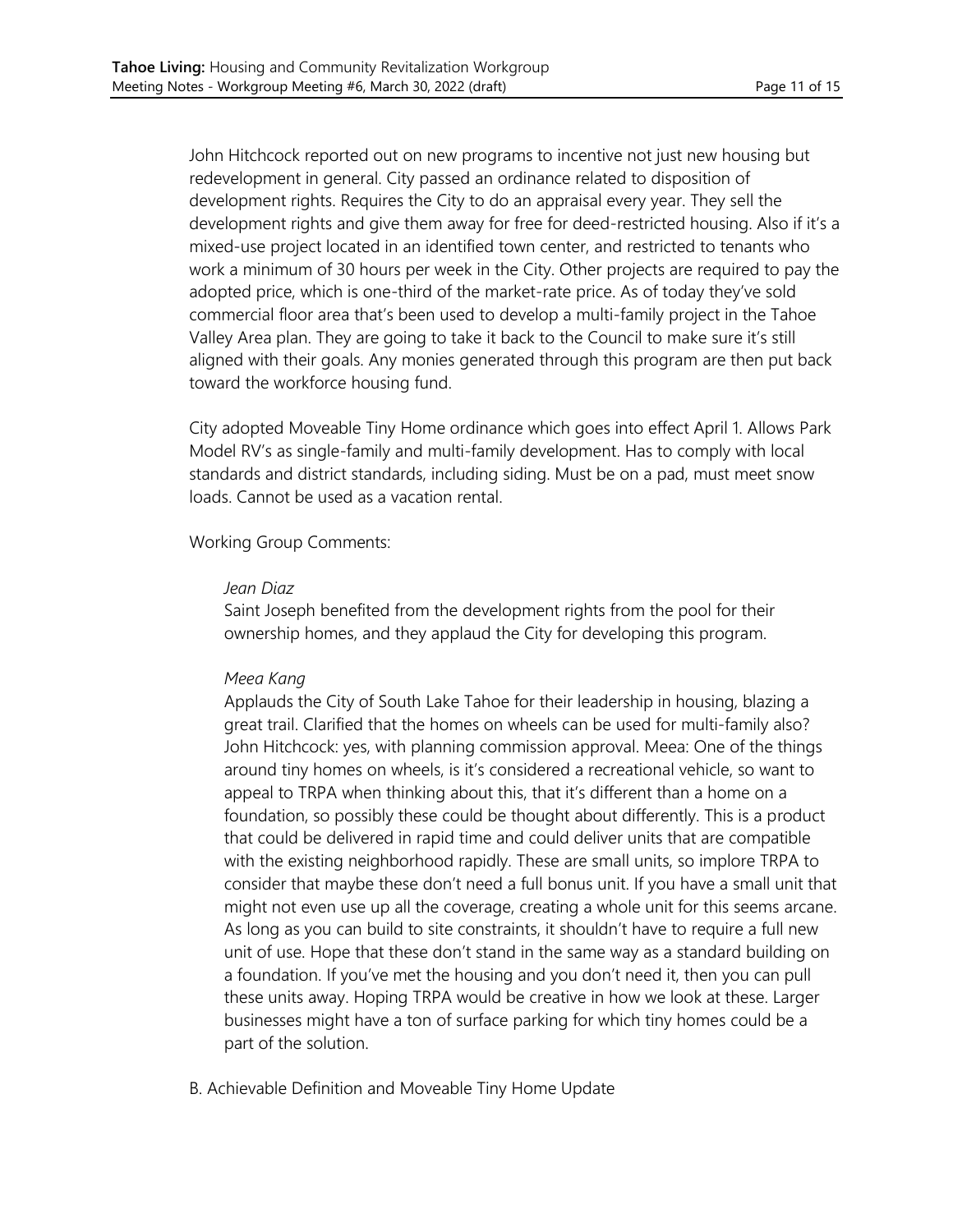Karen Fink provided an update on the Achievable Definition and Moveable Homes draft code changes.

Achievable Definition: Add a local employment condition for people who are making over 120% of Area Median income. The condition would be that at least one member of the household must work at least 30 hours a week for an employer with a business license in the Tahoe-Truckee region.

Moveable Homes: Allow moveable homes outside of mobile home parks when allowed by the local code.

Working Group comments:

#### *Jean Diaz:*

For programs that might be ownership directed – a lot of programs have "incomeout" thresholds. If the income increases above a certain threshold, they have to find other housing. For ownership, having the income-out restriction is very onerous. Buying a house, even at a subsidized level, there are costs, including transaction costs at getting into the house and out. Be careful at imposing an income-out restriction. Our ownership programs are intended to be a ladder from rental to full ownership. To force someone out because they got a better job would be onerous. In TRPA's deed-restrictions, there's the income test, but there's no affordability test. HCD has an income test, but the housing cost also has a threshold. Housing cost can't exceed 35% of the income. Doesn't see that in the definition.

## *Meea Kang*

Very much support achievable housing, that's your missing middle. The 30 hours per week to qualify is one thing – is that going to be a 30 hours per week forever, or is that just to qualify to get in. Everyone's work life changes, people pass away, there are all kinds of things you can't predict. Is the enforcement an annual certification, will they need a letter from the employer? The developer will look at all these. They will want to exit. If there's a trigger around employment, or something that becomes overly burdensome, there needs to be some flexibility.

TRPA has gotten their arms around equivalency, so CFA or TAUs being turned into units of use. Because there is no requirement for what an RUU is, there's no ceiling to it, it could be 30,000 square feet. Yet there's a ceiling on a tiny home, it can't be more than 400 square feet. One ADU that's 400 square feet shouldn't take up a whole bonus unit. Is there a way to come up with an equivalency. Maybe it's 6 ADUs to 1 Bonus Unit.

#### *Emily Setzer*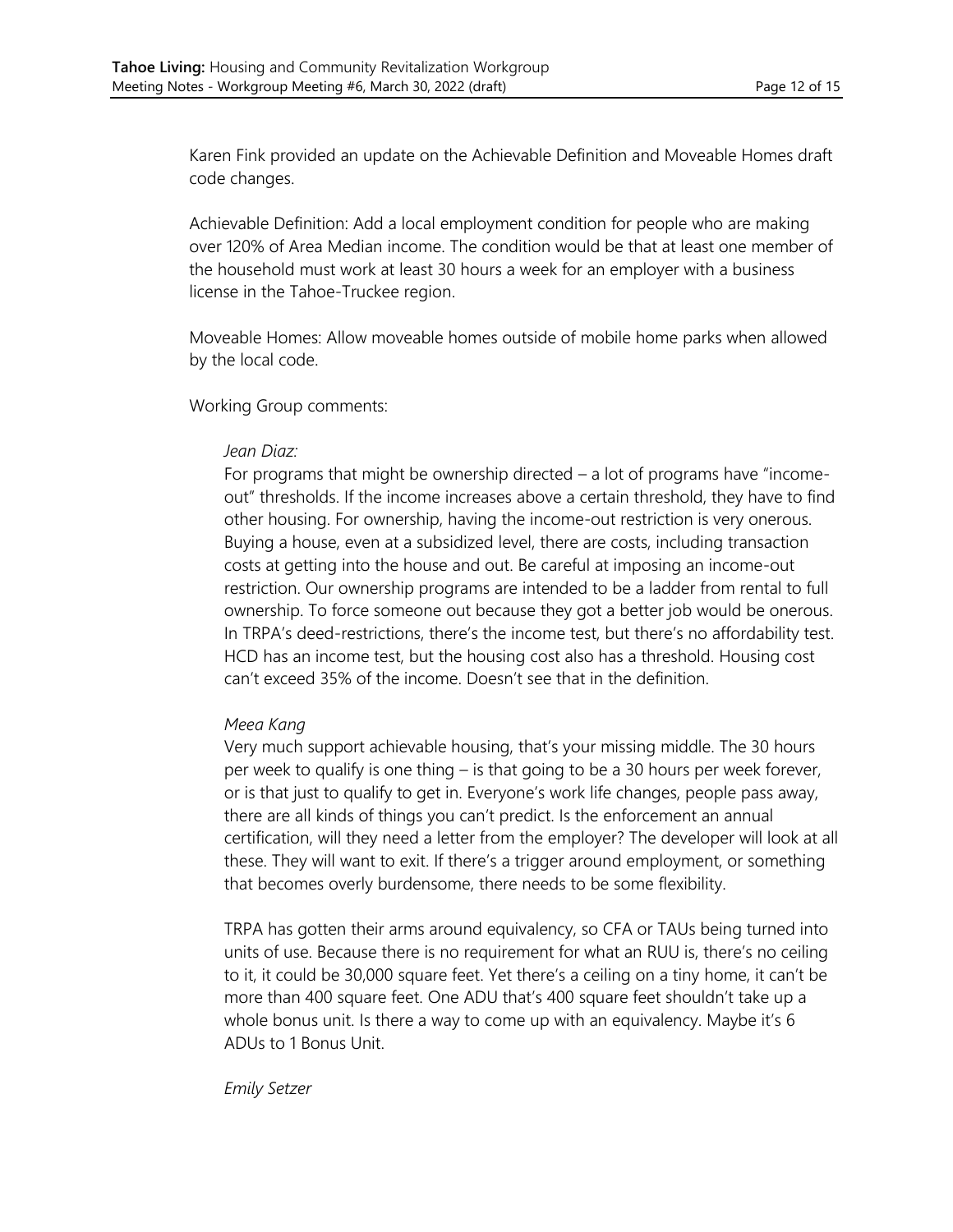Placer County has gotten feedback from teachers that over the course of the year they don't meet the 30-hour a week requirement, unless otherwise approved by agency director, with a letter from the employer. They don't have a maximum cap of someone's income in the future. If they get a job locally and are making \$300,000 they won't get kicked out of their house. So they are trying to be careful. Happy to share offline.

### C. Development Rights for ADUs

Karen Fink provide an update on how ADU permitting is going and how the process of obtaining development rights for ADUs is going. TRPA has received 19 applications for ADUs and has issued eight permits. Six of these obtained bonus units, two obtained residential units of use.

TRPA will issue a memo within a month on how and when the pool of 200,000 square feet of commercial floor area can be distributed. Planning to apply for REAP funding to look at how to make the process more equitable for small homes.

### Working Group comments:

### *Chase Janvrin*

Someone can rip down a small home and rebuild a huge home without doing an environmental analysis. Doesn't make sense that you have to do a full environmental analysis to put a tiny home on a lot without needing a development right.

## *John Hitchcock*

Has there been any consideration for TRPA using their pool of TAUs to convert into Residential Units of Use and using that for ADUs. There are 200 or so bonus TAUs that haven't been used since the adoption of the 1987 plan, and there doesn't seem to be any demand for those.

#### *Gavin Feiger*

With the CFA, replenishing the Bonus Unit Pool with TRPA's remaining CFA could be a good idea. It's important, before that happens, for the local jurisdictions to true up their CFA. Especially with outdoor dining, there are a lot of commercial uses out there that don't have the CFA. So, hoping that can be included in the memo. Supportive of using the REAP funding. If we can show the difference between a unit and the number of bedrooms and looking at what development rights are required for different sizes of units.

#### *Jessica Wackenhut-Lomeli*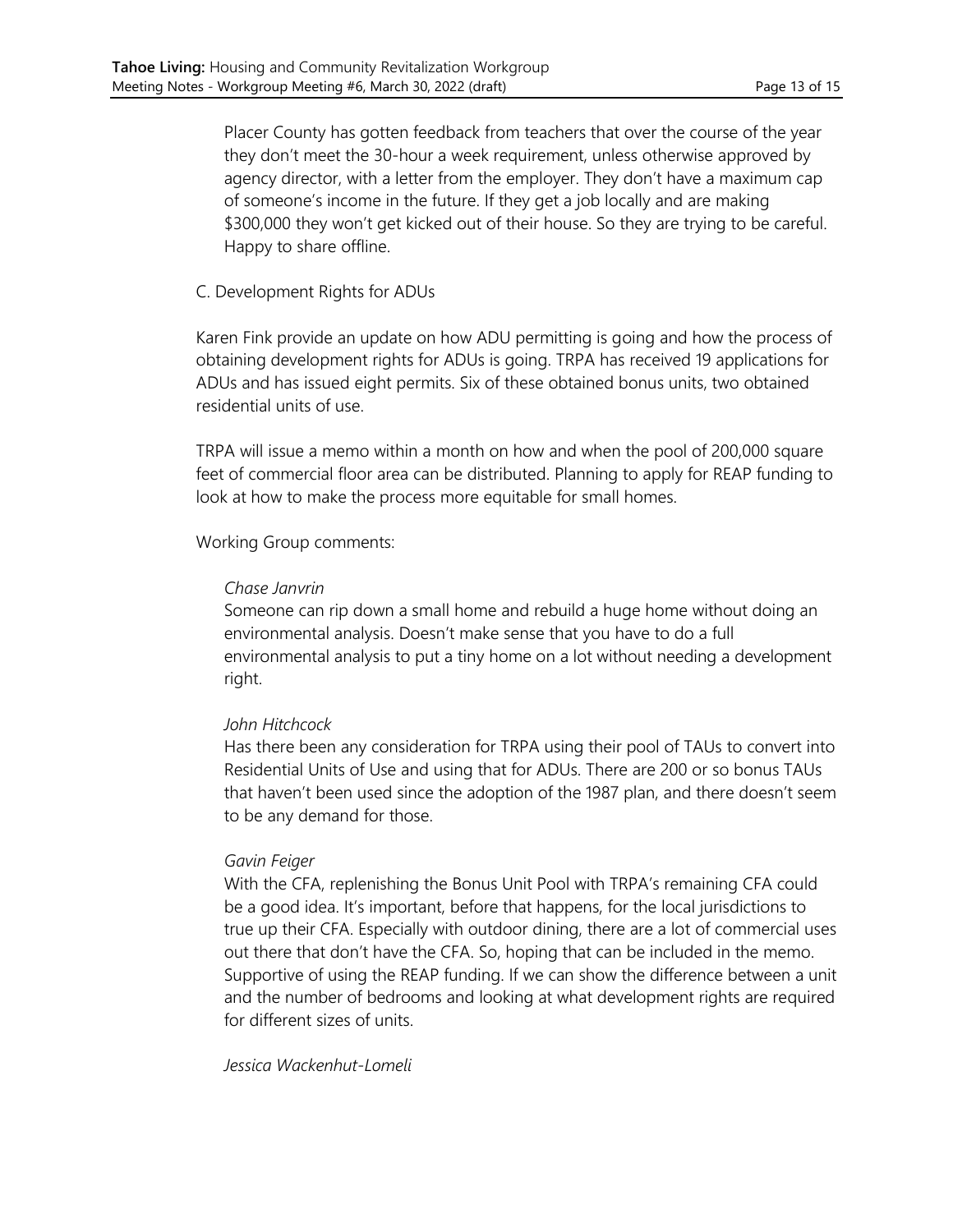For the REAP funding, it really needs to include an equity analysis. Important to think about, just because you live in a town center and even if you have a car or don't have a car, that could have a big impact on if you're using transit, and that could be factored into the thresholds as well.

## **IX. Working Group Comments**

There were no additional Working Group comments.

## **X. Public Comment**

### *Brandi Brown*

For achievable, do people need to have a job within the community and be working in the community, or can they have a job online and be working for anyone? Karen Fink: If they have a business license in the Tahoe-Truckee region, that counts.

Interested in putting a tiny home on her property but confused as to whether she has to purchase the tiny home and then rent it out, versus what is more popular in the tiny home community, is that people own their tiny homes, and then they are looking for a place to put their tiny homes. That makes a lot more sense for the property owner. Is that something that's being discussed.

#### *Karina*

Clarification with regards to the 30 hours. The language says "or," so either you make less than 120% of AMI or meet the employment requirement. But some remote workers might make less than 120% AMI, so local workers would still have to compete with them.

#### *Kathie Julian*

What is the range of AMI in the Incline Village area. Did we say that one could qualify one year, working a certain amount, and then if your job were to improve, and you were making \$200,000 a year, you could still keep that house. How would you handle a situation where very clever people could come in and start up a business, and a very skilled entrepreneur, reporting no income, then leverages that business, and it's a money-maker. That opens up the possibility that this could be a benefit to very smart entrepreneurs who are starting up their businesses.